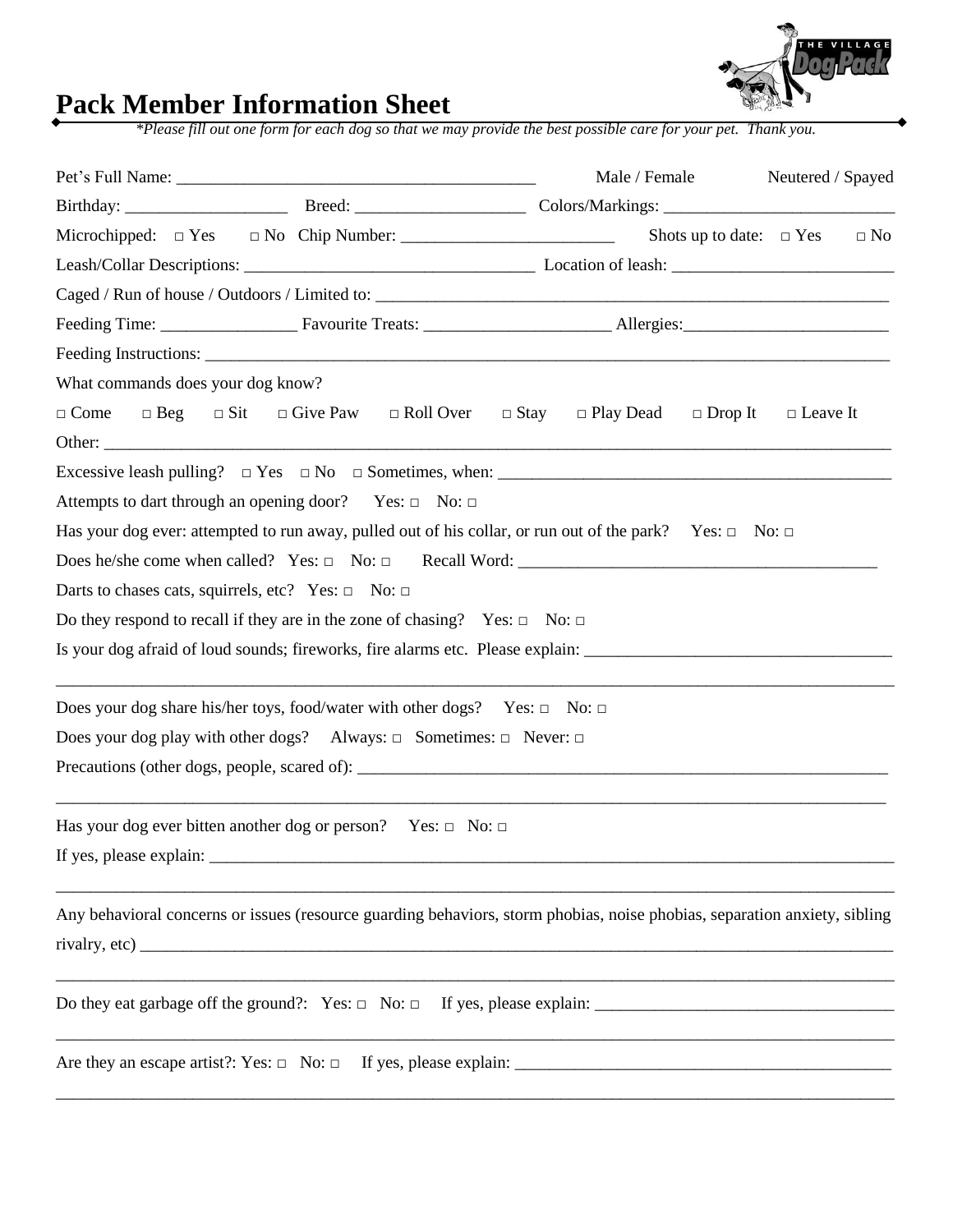| **********                                    |                                                                                                                                                |  |  |  |
|-----------------------------------------------|------------------------------------------------------------------------------------------------------------------------------------------------|--|--|--|
| <b>Pet Sitting Inclusive:</b>                 |                                                                                                                                                |  |  |  |
|                                               |                                                                                                                                                |  |  |  |
| while in the care of Fremont Village Dog Pack |                                                                                                                                                |  |  |  |
|                                               |                                                                                                                                                |  |  |  |
|                                               |                                                                                                                                                |  |  |  |
|                                               |                                                                                                                                                |  |  |  |
|                                               | ,我们也不能在这里的人,我们也不能在这里的人,我们也不能在这里的人,我们也不能在这里的人,我们也不能在这里的人,我们也不能在这里的人,我们也不能在这里的人,我们也                                                              |  |  |  |
|                                               |                                                                                                                                                |  |  |  |
|                                               | *This form will be kept on file for all future visits. If anything changes, you will remark so on the vacation/trip log at each visit booking* |  |  |  |

I, \_\_\_\_\_\_\_\_\_\_\_\_\_\_\_\_\_\_\_\_\_\_\_\_\_\_\_\_\_\_, have entered the above information as truthfully and accurately as possible.

Client Signature Date

\_\_\_\_\_\_\_\_\_\_\_\_\_\_\_\_\_\_\_\_\_\_\_\_\_\_\_\_\_\_\_\_\_\_\_\_\_\_\_\_\_\_\_\_\_\_\_\_\_\_\_\_\_\_\_\_\_